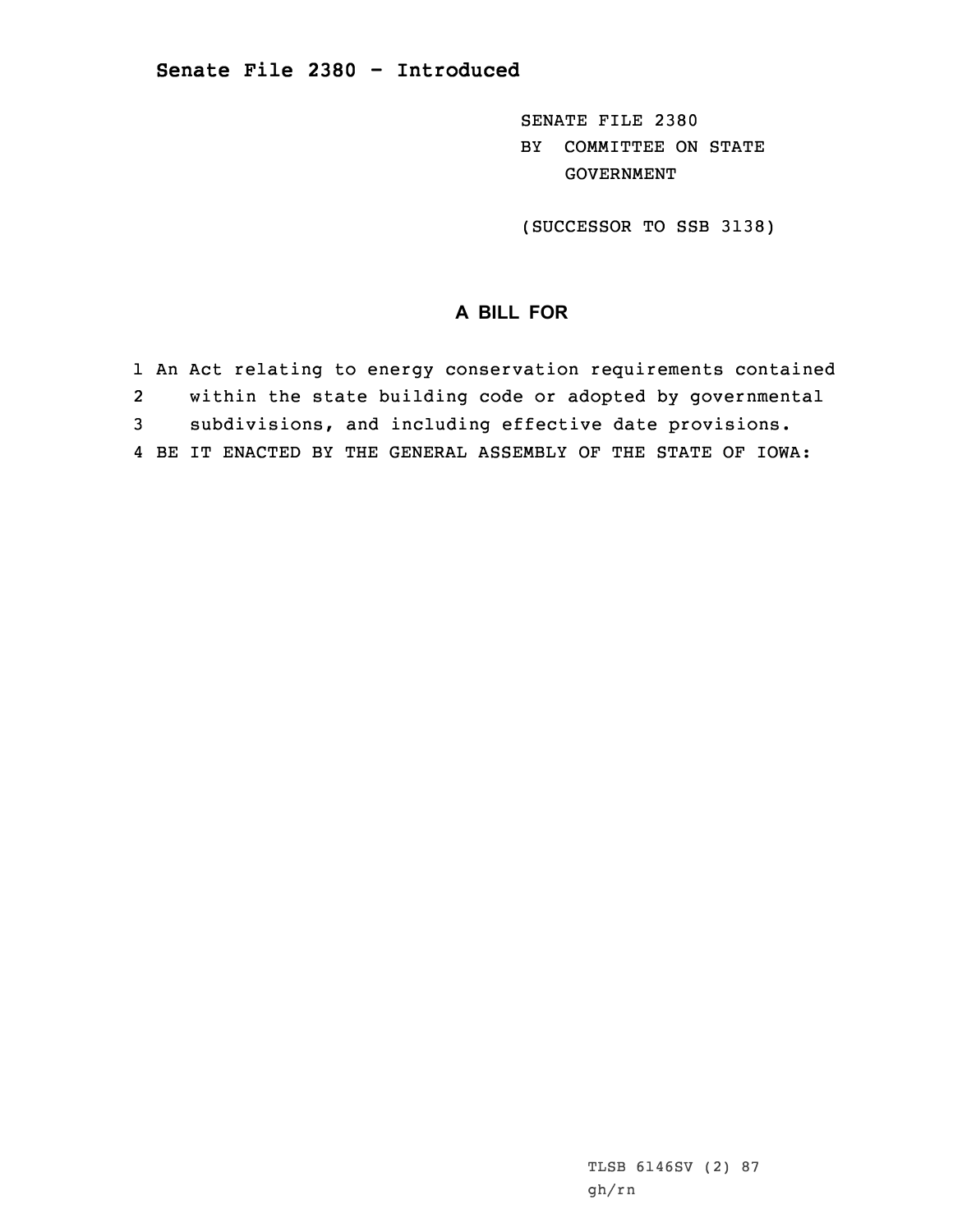1 Section 1. Section 103A.8A, Code 2018, is amended to read 2 as follows:

3 **103A.8A Energy conservation requirements.**

4 1. *a.* The state building code commissioner shall adopt as <sup>a</sup> part of the state building code <sup>a</sup> requirement that new single-family or two-family residential construction shall comply with energy conservation requirements. The requirements shall be adopted by the commissioner and approved by the council no later than July 1, 2018, and shall be 10 based upon a nationally recognized standard or code for energy conservation. The requirements shall only apply to single-family or two-family residential construction commenced 13 after the adoption of the requirements the international energy conservation code, 2018 edition. In approving the requirements, the council may make modifications to such requirements as the council deems necessary by <sup>a</sup> majority vote of the members. *b.* Notwithstanding any other provision of this [chapter](https://www.legis.iowa.gov/docs/code/2018/103A.pdf) to the contrary, the energy conservation requirements adopted by the commissioner and approved by the council pursuant to paragraph *"a"* shall apply to new single-family or two-family 22 residential construction commenced on or after July 1, 2008, 23 and shall supersede and replace any minimum requirements for energy conservation adopted or enacted by <sup>a</sup> governmental subdivision prior to that date applicable to such construction 2018. The state building code commissioner may provide training to builders, contractors, and other interested persons on the adopted energy conservation requirements. 2. Notwithstanding subsection 1, <sup>a</sup> governmental subdivision may, no later than December 21, 2018, adopt minimum energy conservation requirements applicable to residential construction described in subsection 1 that are not less restrictive than the minimum energy conservation requirements adopted by the commissioner and approved by the council.

35 If adopted, such requirements shall apply to residential

LSB 6146SV (2) 87

-1-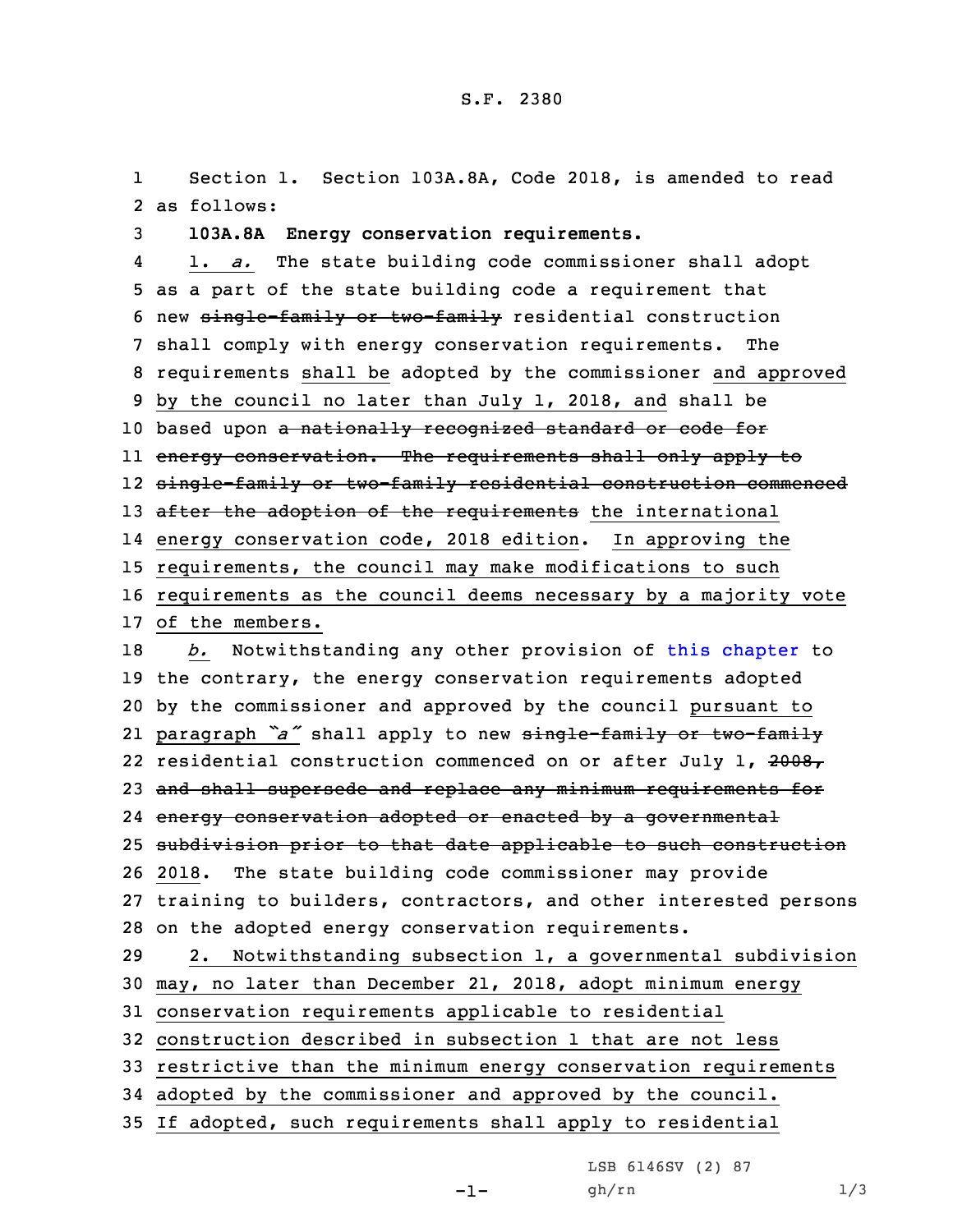## S.F. 2380

 construction within the governmental subdivision in lieu of the energy conservation requirements adopted by the commissioner and approved by the council. 4 Sec. 2. Section 103A.10, subsection 5, Code 2018, is amended by striking the subsection. Sec. 3. EFFECTIVE DATE. This Act, being deemed of immediate importance, takes effect upon enactment. 8 EXPLANATION **The inclusion of this explanation does not constitute agreement with the explanation's substance by the members of the general assembly.** 11 This bill relates to energy conservation requirements contained within the state building code or adopted by governmental subdivisions. 14 Code section 103A.8A requires new single-family or two-family residential construction commenced on or after July 1, 2008, to comply with energy conservation requirements adopted by the state building code commissioner and approved by the state building code advisory council. The energy conservation requirements adopted by the commissioner and approved by the council supersede and replace any minimum energy conservation requirements adopted by <sup>a</sup> governmental subdivision. The bill amends Code section 103A.8A to provide that the

 energy conservation requirements shall be adopted by the commissioner and approved by the council no later than July 1, 2018, and shall be based upon the 2018 edition of the international energy conservation code. In approving the requirements, the council may make modifications by <sup>a</sup> majority vote of the members. The bill provides that new residential construction commenced on or after July 1, 2018, shall comply with the energy conservation requirements, extending the applicability of such requirements to any type of residential building.

34 The bill removes language from Code section 103A.8A that 35 provides that the energy conservation requirements adopted by

 $-2-$ 

LSB 6146SV (2) 87 gh/rn 2/3